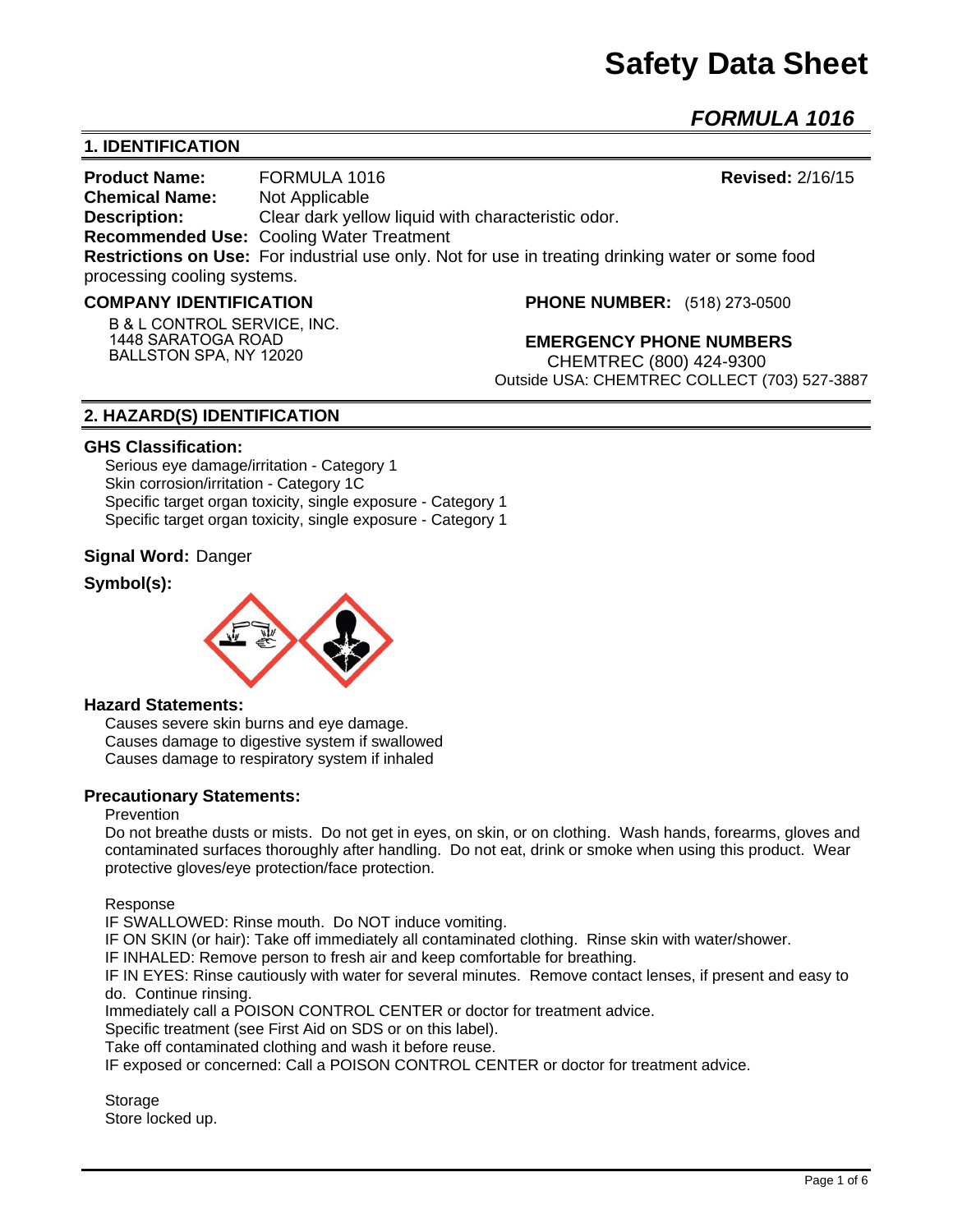Disposal

Dispose of contents/container in accordance with local, regional, national and international regulations.

## **Hazards Not Otherwise Classified:** None Known.

#### **Percentages of Components with Unknown Acute Toxicity:**

 Dermal: 14% Inhalation: 14%

## **3. COMPOSITION / INFORMATION ON INGREDIENTS**

| <b>CHEMICAL INGREDIENTS</b>         | <b>CAS NO.*</b>    | PERCENT (%)** |
|-------------------------------------|--------------------|---------------|
| POTASSIUM HYDROXIDE                 | 1310-58-3          | $2\% - 8\%$   |
| POLYMALEIC ACID                     | 26099-09-2         | $2\% - 8\%$   |
| TOLYLTRIAZOLE, SODIUM SALT          | 64665-57-2         | $< 5\%$       |
| PHOSPHONOBUTANE-                    |                    |               |
| 1,2,4-TRICARBOXYLIC ACID            | 37971-36-1         | $< 5\%$       |
| HYDROXYETHYLIDENE DIPHOSPHONIC ACID | 2809-21-4          | $< 5\%$       |
| SODIUM POLYACRYLATE                 | <b>PROPRIETARY</b> | M             |
| SODIUM BENZOTRIAZOLE                | Proprietary        |               |
| <b>MOLYBDATE SALT</b>               | 10102-40-6         |               |
|                                     |                    |               |

**Legend: L=<1%; M=1-10%; H=>10%**

**\* Exposure limit and regulatory information in Sections 8 & 15**

**\*\* Exact percentage is a trade secret. Concentration range is provided to assist users in providing appropriate protections.**

## **4. FIRST AID MEASURES**

- **Eye Contact:** Immediately flush eyes with a directed stream of cool, clear water for at least 30 minutes. Forcibly holding eyelids apart to ensure complete irrigation of all eye and lid tissues. Remove contact lenses, if present, after the first 5 minutes, then continue rinsing eye. Do not allow individual to rub their eyes. Get medical attention urgently, preferably from an ophthalmologist. Do not transport the victim until the recommended flushing period is completed, unless a portable emergency eye wash bottle is immediately available.
- **Skin Contact:** Immediately wash skin with soap and plenty of water while removing contaminated clothing, for at least 15-20 minutes. Call a poison control center or doctor for treatment advice. Do not take contaminated clothing home to be laundered. Shoes and other leather items which cannot be decontaminated should be disposed of properly. Suitable emergency safety shower facility should be immediately available.
- **Inhalation:** No adverse effects anticipated by this route of exposure. If effects occur, remove patient to fresh air and give artificial respiration via a suitable mechanical device such as a bag and mask if required and get medical attention. Do not use mouth-to-mouth resuscitation.
- **Ingestion:** Do not induce vomiting. Rinse mouth with copious quantities of water first and get immediate medical attention. Drink several glasses of water. Never give anything by mouth to an unconscious person. If vomiting occurs, keep airways clear.
- **Note to Physician:** There is no specific antidote. Treatment of overexposure should be directed at the control of symptoms and the clinical condition of the patient. Aspiration may cause lung damage. Probable mucosal damage may contraindicate the use of gastric lavage.

## **Most Important Symptoms/Effects:**

- **Eye Contact:** May cause severe irritation or burns. Prolonged contact may cause irreversible damage and/or blindness.
- **Skin Contact:** Prolonged contact may cause severe irritation or burns. Severity is generally determined by concentration of solution and duration of contact.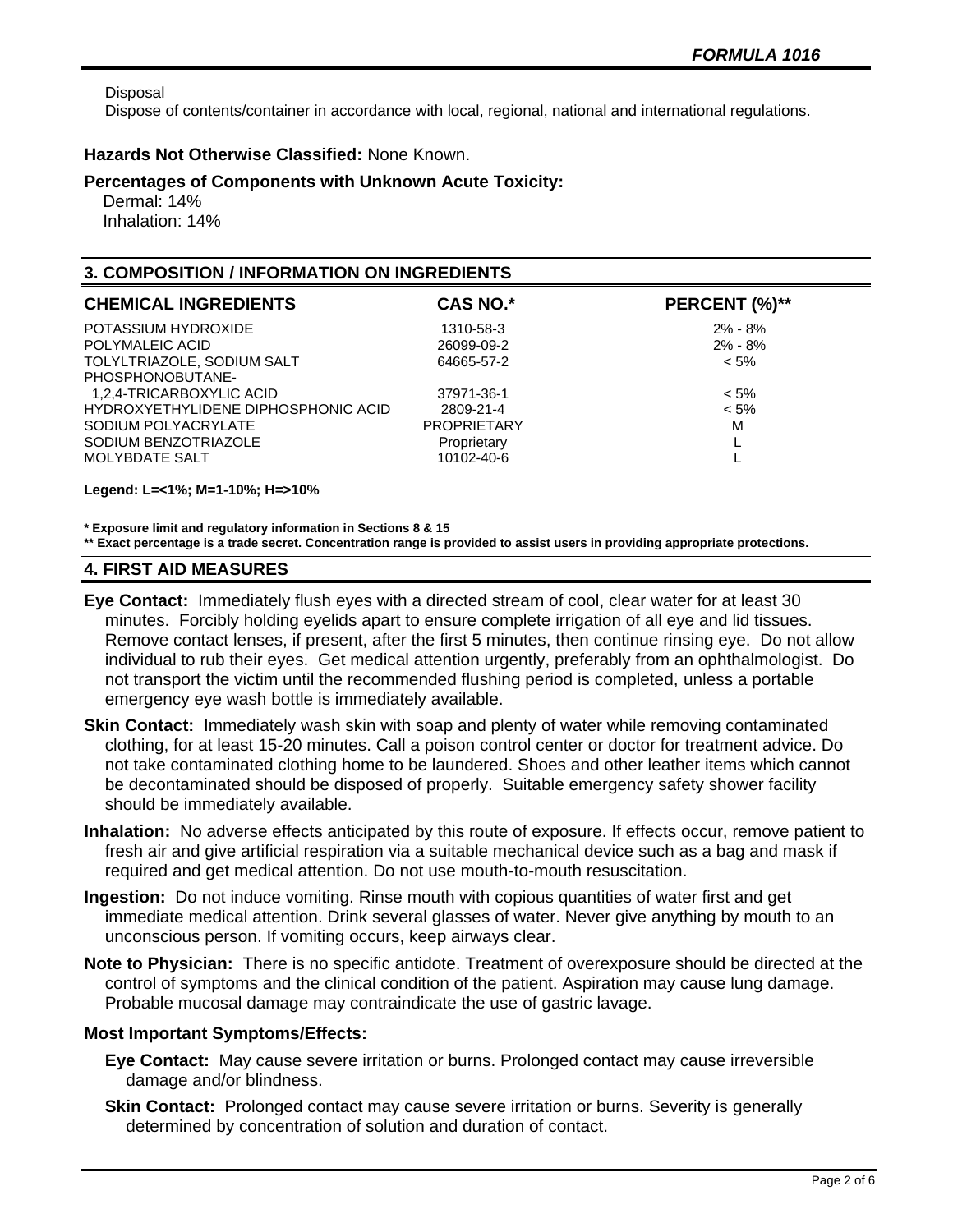- **Inhalation:** Inhalation of mist may be irritating; a stinging sensation may be experienced. May cause damage to the upper respiratory tract and lungs under severe conditions.
- **Ingestion:** May be toxic. May cause severe irritation or burns of the mouth, throat, and internal tissues resulting in possible nausea and/or vomiting. Large amounts can result in acute toxic effects which may be fatal.
- **Indication of Immediate Medical Attention and Special Treatment, if Necessary:** Other than acute, none known. See section 11 for toxicological information.

## **5. FIRE FIGHTING MEASURES**

**Suitable (and Unsuitable) Extinguishing Media:** Any media suitable for the surrounding fire.

**Specific Hazards Arising from the Chemical:** Product is corrosive to eyes, skin, and respiratory system. Closed containers may rupture (due to buildup of pressure) when exposed to extreme heat. If evaporated to dryness, some product residuals may burn. Thermal decomposition may release oxides of carbon, nitrogen, phosphorous and other potentially toxic fumes.

**Special Protective Equipment and Precautions for Fire-Fighters:** Wear self-contained breathing apparatus and full turn-out gear. Approach fire from upwind direction. If possible, move containers away from fire. Cool fire exposed containers with water spray. If containers rupture or leak, product may evolve irritating or toxic gas under extreme heat. Contain runoff.

## **6. ACCIDENTAL RELEASE MEASURES**

## **Spill Containment and Clean-up Instructions:**

Wear suitable protective equipment found in section 8. Small spills may be flushed with copious quantities of water, preferably to a sanitary sewer or waste treatment facility. Larger spills may be absorbed in sawdust or other absorbent and sweepings disposed of in an approved landfill. The area may then be flushed with copious quantities of water. Floor may be slippery; use care to avoid falling. Avoid release of this product into the environment to prevent contamination of soil, sewers, natural waterways and/or groundwater. See Section 12 for Ecological Information.

## **7. HANDLING AND STORAGE**

## **Handling and Storage:**

Store in a cool, dry, well ventilated area, between 10°C and 49°C. Keep containers tightly closed when not in use and follow all recommended safety precautions when handling the material. Keep out of sun and away from heat or open flame. Keep away from incompatible materials. See Section 10 for incompatible materials.

## **8. EXPOSURE CONTROL / PERSONAL PROTECTION**

**Engineering Controls:** General ventilation expected to be satisfactory

## **PERSONAL PROTECTION EQUIPMENT**

**Respiratory:** Not normally required unless misting occurs. Wear an OSHA or NIOSH approved respirator.

**Eyes and Face:** Chemical resistant goggles or face shield.

**Hands and Skin:** Chemical resistant rubber, neoprene latex or PVC

**Other Protective Equipment:** Eyewash station in area of use. Wear long sleeve shirt, long pants, and boots.

#### **EXPOSURE GUIDELINES**

**Exposure Limits:**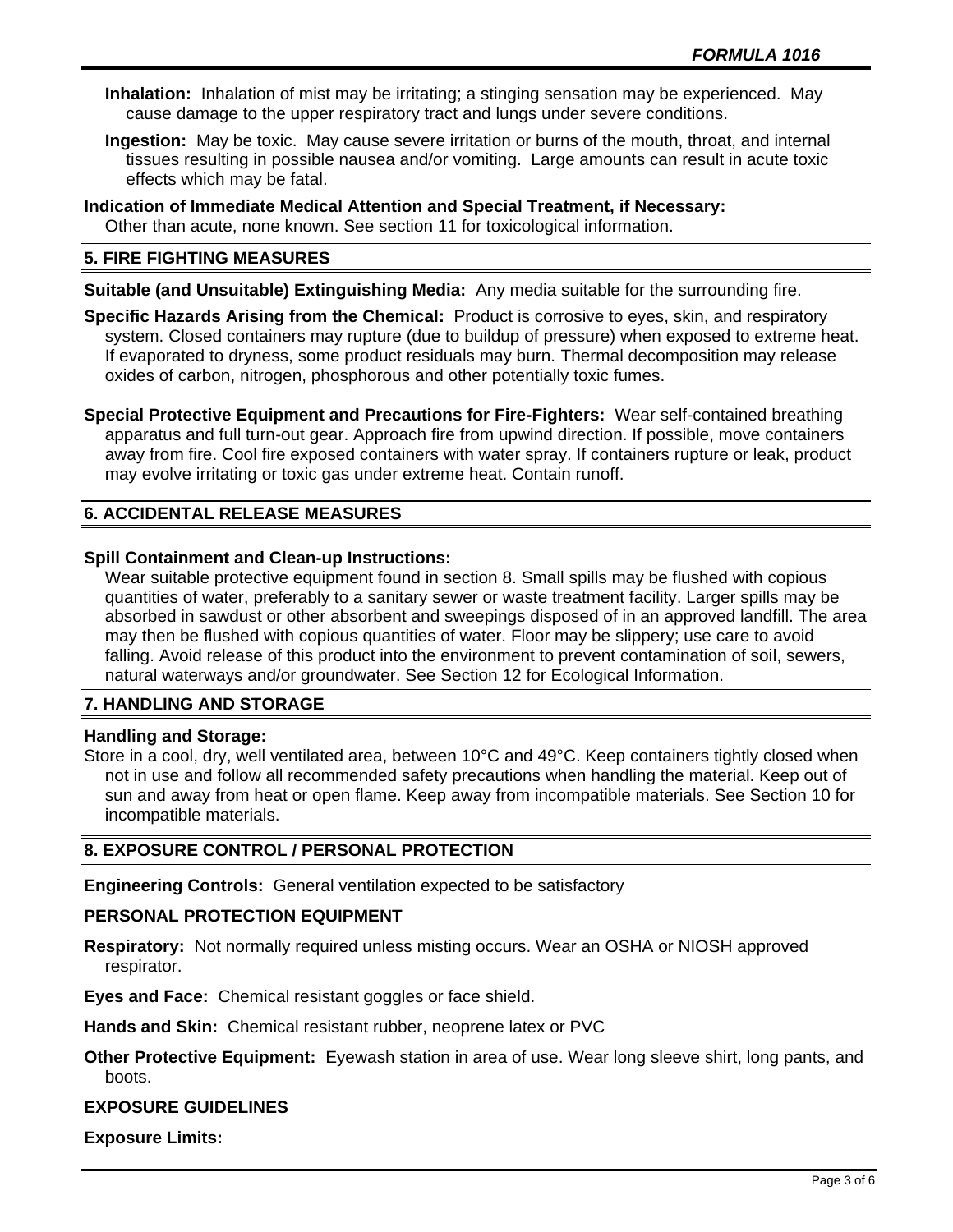**COMPONENT TLV** POTASSIUM HYDROXIDE 2mg/m<sup>3</sup>/15M

 $MOLYBDATE SALT$  0.5 mg/m<sup>3</sup>(Mo)

# **9. PHYSICAL AND CHEMICAL PROPERTIES**

| <b>Appearance and Odor:</b>         | Clear dark yellow liquid with characteristic odor. |                                        |                        |
|-------------------------------------|----------------------------------------------------|----------------------------------------|------------------------|
| <b>Odor Threshold:</b>              | N.D.                                               | <b>Vapor Pressure:</b>                 | N.A.                   |
| pH (undiluted):                     | $13.0 - 13.5$                                      | <b>Vapor Density:</b>                  | ا>                     |
| <b>Freeze Point:</b>                | <0°C(32°F)                                         | Specific Gravity(@22°C):               | $1.095 - 1.105$        |
| <b>Boiling Point:</b>               | >100°C (212°F)                                     | <b>Solubility in Water:</b>            | Complete               |
| <b>Flash Point:</b>                 | None                                               | <b>Partition Coefficient:</b>          | N.D. (n-octanol/water) |
|                                     |                                                    | <b>Auto-Ignition Temperature:</b>      | N.D.                   |
| <b>Evaporation Rate:</b>            | 1.0                                                | <b>Decomposition Temperature: N.D.</b> |                        |
| Flammability (solid, gas): No       |                                                    | <b>Viscosity:</b>                      | N.D.                   |
| Flammable Limits in Air: LFL - N.A. |                                                    |                                        |                        |
|                                     | $UFL - N.A.$                                       |                                        |                        |

## **10. STABILITY AND REACTIVITY**

**Reactivity:** Not normally reactive at normal temperatures and pressure.

**Chemical Stability:** Stable under normal conditions

**Possibility of Hazardous Reactions:** Will not occur under normal conditions.

**Conditions to Avoid:** Avoid excessive heat, sparks or open flames.

**Incompatible Materials:** Concentrated acids or oxidizing agents.

**Hazardous Decomposition Products:** Thermal decomposition may release oxides of carbon, nitrogen, phosphorous and other potentially toxic fumes.

## **11. TOXICOLOGICAL INFORMATION**

**Ingestion Testing:** Rat, LD50: 4,513 mg/kg\*

**Skin Testing:** None established for this product.

**Inhalation Testing:** None established for this product.

\*Calculated based on GHS acute toxicity formula.

## **CHRONIC TOXICITY DATA**

**Sensitization Testing:** None established for this product.

**Other Testing:** None established for this product.

**Routes of Exposure:** Eyes, Ingestion, Inhalation, Skin.

**Eye Contact:** May cause severe irritation or burns. Prolonged contact may cause irreversible damage and/or blindness.

**Skin Contact:** Prolonged contact may cause severe irritation or burns. Severity is generally determined by concentration of solution and duration of contact.

**Inhalation:** Inhalation of mist may be irritating; a stinging sensation may be experienced. May cause damage to the upper respiratory tract and lungs under severe conditions.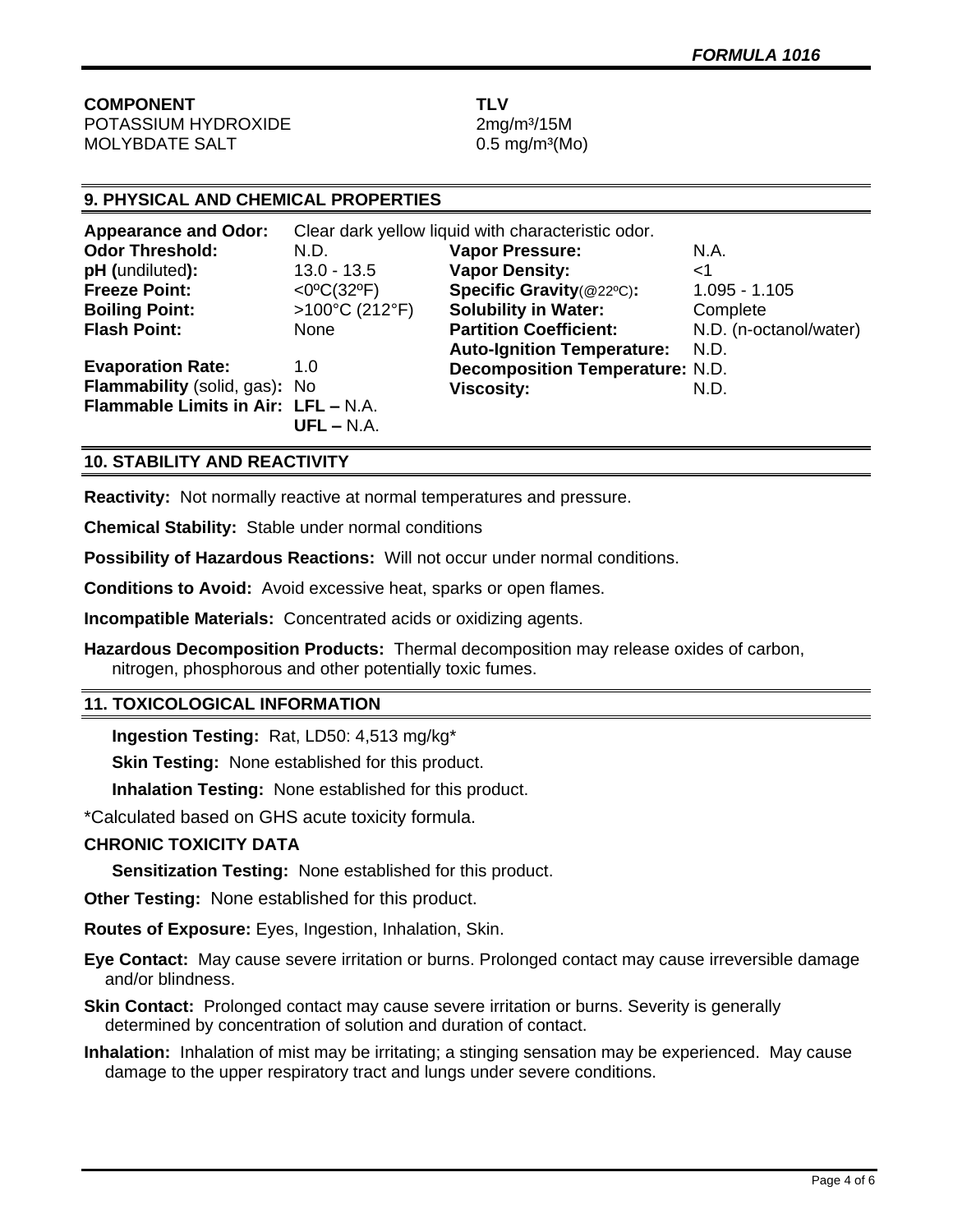**Ingestion:** May be toxic. May cause severe irritation or burns of the mouth, throat, and internal tissues resulting in possible nausea and/or vomiting. Large amounts can result in acute toxic effects which may be fatal.

**Medical Conditions Aggravated by Exposure:** None known.

**Chronic Effects from Repeated Overexposure:** Other than short term effects, none established.

## **12. ECOLOGICAL INFORMATION**

#### **Aquatic Toxicity Data:**

 Invertebrate: Daphnia magna, EC50/48hr: > 1,000 mg/l Fish: Rainbow trout, LC50/96hr: 785 mg/l \*Calculated based on GHS acute aquatic toxicity formula.

**Product Fate Data:** None established for this product.

**Biodegradation Data:** None established for this product.

#### **13. DISPOSAL CONSIDERATIONS**

**Waste Disposal:** Dispose of in accordance with local, regional, national and international regulations. Contact the Hazardous Waste representative at the nearest EPA Regional Office for guidance. Container Disposal: Triple rinse container (or equivalent) promptly after emptying and offer for reconditioning if appropriate. Empty the rinsate into application equipment or a mix tank or store rinsate for later use or disposal.

## **14. TRANSPORT INFORMATION**

# **US DEPARTMENT OF TRANSPORTATION (DOT) INFORMATION**

**UN/NA ID Number:** UN3266 **Proper Shipping Name:** CORROSIVE LIQUID, BASIC, INORGANIC, N.O.S. (CONTAINS POTASSIUM HYDROXIDE) **Hazard Class:** 8 **Packing Group:** PGII

**VESSEL TRANSPORT (IMO/IMDG) UN/NA ID Number:** UN3266 **Proper Shipping Name:** CORROSIVE LIQUID, BASIC, INORGANIC, N.O.S. (CONTAINS POTASSIUM HYDROXIDE) **Hazard Class:** 8 **Packing Group:** PGII **Marine Pollutant:** No

## **15. REGULATORY INFORMATION**

## **US FEDERAL REGULATIONS**

**TSCA:** All ingredients listed or exempt from listing. **CERCLA and/or SARA RQ:** No ingredients listed in this section. **SARA Section 302 Hazard Class:** No ingredients listed in this section. **SARA Section 311/312 Chemicals:**  Acute Health Hazard: Yes Chronic Health Hazard: No Fire Hazard: No Sudden Release of Pressure Hazard: No Reactive Hazard: No **SARA Section 313 Chemicals:** No ingredients listed in this section.